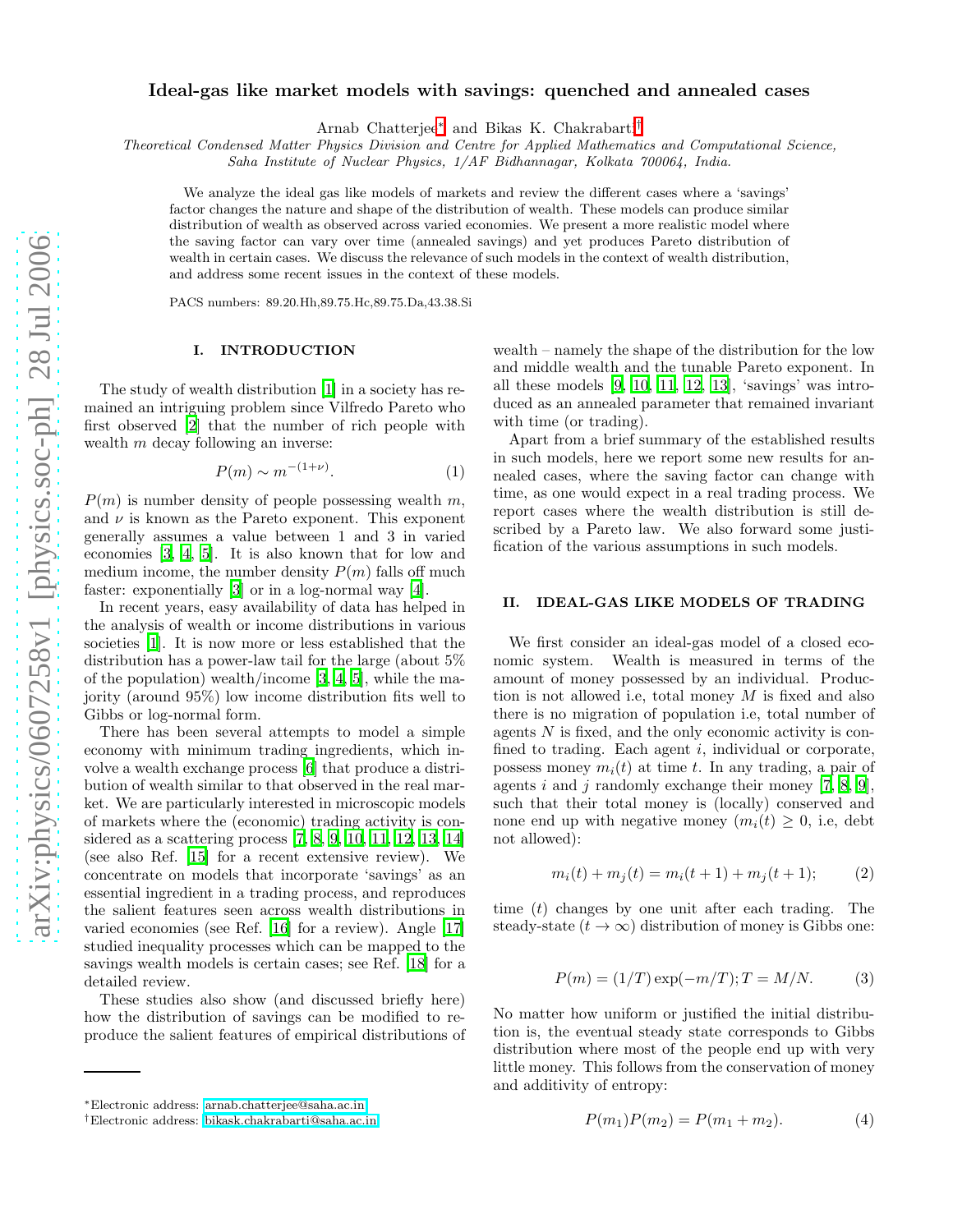This steady state result is quite robust and realistic. Several variations of the trading, and of the 'lattice' (on which the agents can be put and each agent trade with its 'lattice neighbors' only) — compact, fractal or smallworld like [\[1\]](#page-3-0), does not affect the distribution.

# III. SAVINGS IN IDEAL-GAS TRADING MARKET: QUENCHED CASE

In any trading, savings come naturally [\[19](#page-3-18)]. A saving factor  $\lambda$  is therefore introduced in the same model [\[9](#page-3-8)] (Ref. [\[8\]](#page-3-7) is the model without savings), where each trader at time t saves a fraction  $\lambda$  of its money  $m_i(t)$  and trades randomly with the rest. In each of the following two cases, the savings fraction does not vary with time, and hence we call it 'quenched' in the terminology of statistical mechanics.

### A. Fixed or uniform savings

For the case of 'fixed' savings, the money exchange rules are:

$$
m_i(t+1) = m_i(t) + \Delta m; \ m_j(t+1) = m_j(t) - \Delta m \ (5)
$$

where

$$
\Delta m = (1 - \lambda)[\epsilon \{m_i(t) + m_j(t)\} - m_i(t)], \qquad (6)
$$

where  $\epsilon$  is a random fraction, coming from the stochastic nature of the trading.  $\lambda$  is a fraction  $(0 \leq \lambda < 1)$  which we call the saving factor.

The market (non-interacting at  $\lambda = 0$  and 1) becomes 'interacting' for any non-vanishing  $\lambda$ (< 1): For fixed  $\lambda$ (same for all agents), the steady state distribution  $P_f(m)$ of money is sharply decaying on both sides with the mostprobable money per agent shifting away from  $m = 0$  (for  $\lambda = 0$ ) to  $M/N$  as  $\lambda \to 1$ . The self-organizing feature of this market, induced by sheer self-interest of saving by each agent without any global perspective, is very significant as the fraction of paupers decrease with saving fraction  $\lambda$  and most people possess some fraction of the average money in the market (for  $\lambda \to 1$ , the socialists' dream is achieved with just people's self-interest of saving!). Although this fixed saving propensity does not give the Pareto-like power-law distribution yet, the Markovian nature of the scattering or trading processes (eqn. [\(4\)](#page-0-2)) is lost and the system becomes co-operative. Indirectly through  $\lambda$ , the agents get to develop a correlation with (start interacting with) each other and the system co-operatively self-organizes [\[20\]](#page-3-19) towards a mostprobable distribution.

This model has been understood to a certain extent (see e.g, [\[21,](#page-3-20) [22,](#page-3-21) [23\]](#page-3-22)), and argued to resemble a gamma distribution [\[22\]](#page-3-21), and partly explained analytically. This model clearly finds its relevance in cases where the economy consists of traders with 'waged' income [\[24](#page-3-23)].

### B. Distributed savings

In a real society or economy,  $\lambda$  is a very inhomogeneous parameter: the interest of saving varies from person to person. We move a step closer to the real situation where saving factor  $\lambda$  is widely distributed within the population [\[11](#page-3-10), [12](#page-3-11), [13\]](#page-3-12). The evolution of money in such a trading can be written as:

<span id="page-1-1"></span><span id="page-1-0"></span>
$$
m_i(t+1) = \lambda_i m_i(t) + \epsilon_{ij} \left[ (1 - \lambda_i) m_i(t) + (1 - \lambda_j) m_j(t) \right],\tag{7}
$$

$$
m_j(t+1) = \lambda_j m_j(t) + (1 - \epsilon_{ij}) [(1 - \lambda_i) m_i(t) + (1 - \lambda_j) m_j(t)]
$$
\n(8)

One again follows the same rules as before, except that

$$
\Delta m = \epsilon_{ij}(1 - \lambda_j)m_j(t) - (1 - \lambda_i)(1 - \epsilon_{ij})m_i(t) \tag{9}
$$

here;  $\lambda_i$  and  $\lambda_j$  being the saving propensities of agents i and  $j$ . The agents have fixed (over time) saving propensities, distributed independently, randomly and uniformly (white) within an interval  $0$  to 1 agent i saves a random fraction  $\lambda_i$   $(0 \leq \lambda_i < 1)$  and this  $\lambda_i$  value is quenched for each agent  $(\lambda_i$  are independent of trading or t).  $P(m)$  is found to follow a strict power-law decay. This decay fits to Pareto law [\(1\)](#page-0-3) with  $\nu = 1.01 \pm 0.02$  for several decades. This power law is extremely robust: a distribution

$$
\rho(\lambda) \sim |\lambda_0 - \lambda|^{\alpha}, \quad \lambda_0 \neq 1, \quad 0 \leq \lambda < 1,\tag{10}
$$

of quenched  $\lambda$  values among the agents produce power law distributed m with Pareto index  $\nu = 1$ , irrespective of the value of  $\alpha$ . For negative  $\alpha$  values, however, we get an initial (small m) Gibbs-like decay in  $P(m)$ . In case  $\lambda_0 = 1$ , the Pareto exponent is modified to  $\nu =$  $1 + \alpha$ , which qualifies for the non-universal exponents in the same model [\[11,](#page-3-10) [25\]](#page-3-24).

This model [\[11\]](#page-3-10) has been thoroughly analyzed, and the analytical derivation of the Pareto exponent has been achieved in certain cases [\[23](#page-3-22), [25,](#page-3-24) [26](#page-3-25)]. The Pareto exponent has been derived to exactly 1.

In this model, agents with higher saving propensity tend to hold higher average wealth, which is justified by the fact that the saving propensity in the rich population is always high [\[27\]](#page-3-26).

### IV. SAVINGS IN IDEAL-GAS TRADING MARKET: ANNEALED CASE

In a real trading process, the concept of 'saving factor' cannot be attributed to a quantity that is invariant with time. A saving factor always changes with time or trading. In earlier works, we reported the case of annealed savings, where the savings factor  $\lambda_i$  changes with time in the interval  $[0, 1)$ , but does not produce a power law in  $P(m)$  [\[11](#page-3-10)]. We report below some special cases of annealed saving which produce a power law distribution of  $P(m)$ .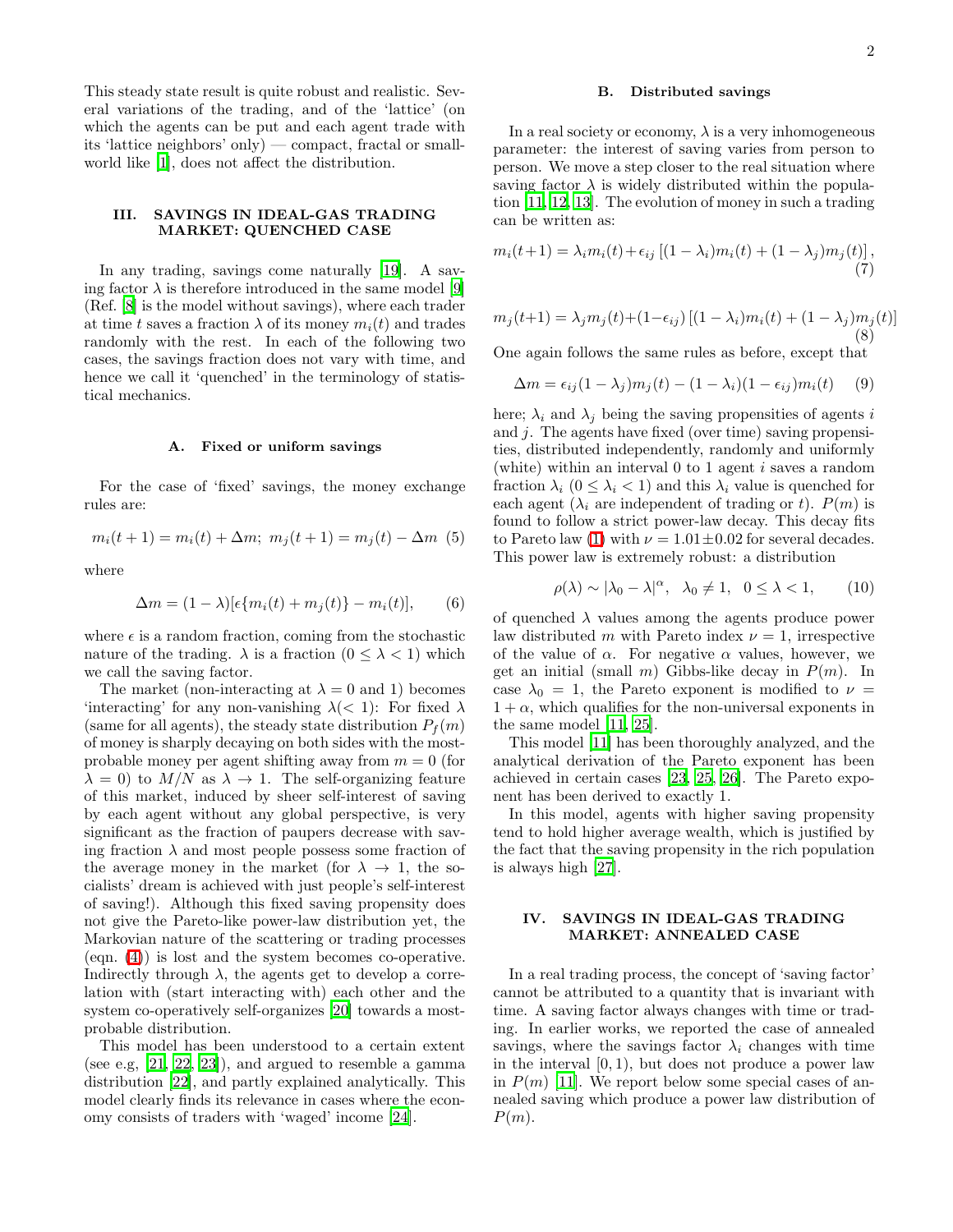

<span id="page-2-0"></span>FIG. 1: Distribution  $P(m)$  of money m in case of annealed savings  $\lambda$  varying randomly in  $[\mu, 1)$ . Here,  $\zeta(\mu)$  has a uniform distribution. The distribution has a power law tail with Pareto index  $\nu = 1$ . The simulation has been done for a system of  $N = 10^2$  agents, with  $M/N = 1$ .  $P(m)$  is the steady state distribution after  $4 \times 10^4 \times N$  random exchanges, and averaged over an ensemble of  $10^5$ .

If one allows the saving factor  $\lambda_i$  to vary with time in  $[0, 1)$ , the money distribution  $P(m)$  does not produce a power law tail.

Instead, we propose a slightly different model of an annealed saving case. We associate a parameter  $\mu_i$  $(0 < \mu_i < 1)$  with each agent i such that the savings factor  $\lambda_i$  randomly assumes a value in the interval  $[\mu_i, 1]$ at each time or trading. The trading rules are of course unaltered and governed by Eqns. [\(7\)](#page-1-0) and [\(8\)](#page-1-1). Now, considering a suitable distribution  $\zeta(\mu)$  of  $\mu$  over the agents, one can produce money distributions with power-law tail. The only condition that needs to hold is that  $\zeta(\mu)$  should be non-vanishing as  $\mu \to 1$  $\mu \to 1$ . Figure 1 shows the case when  $\zeta(\mu) = 1$ . Numerical simulations suggest that the behavior of the wealth distribution is similar to the quenched savings case. In other words, only if  $\zeta(\mu) \propto |1-\mu|^{\alpha}$ , it is reflected in the Pareto exponent as  $\nu = 1 + \alpha$ .

# V. RELEVANCE OF GAS LIKE MODELS

Al these gas-like models of trading markets are based on the assumption of (a) money conservation (globally in the market; as well as locally in any trading) and (b) stochasticity. These points have been criticized strongly (by economists) in the recent literature [\[28](#page-3-27)]. In the following, we forward some of the arguments in favour of these assumptions (see also [\[29\]](#page-3-28)).

### A. Money conservation

If we view the trading as scattering processes, one can see the equivalence. Of course, in any such 'moneyexchange' trading process, one receives some profit or service from the other and this does not appear to be completely random, as assumed in the models. However, if we concentrate only on the 'cash' exchanged (even using Bank cards!), every trading is a money conserving one (like the elastic scattering process in physics!)

It is also important to note that the frequency of money exchange in such models define a time scale in which the total money in the market does not change. In real economies, the total money changes much slowly, so that in the time scale of exchanges, it is quite reasonable to assume the total money to be conserved in these exchange models. This can also be justified by the fact that the average international foreign currency exchange rates change drastically (say, by more than 10%) very rarely; according to the Reserve Bank of India, the US Dollar remained at INR  $45 \pm 3$  for the last eight years [\[30](#page-3-29)]! The typical time scale of the exchanges considered here correspond to seconds or minutes and hence the constancy assumption cannot be a major problem.

### B. Stochasticity

But, are these trading random? Surely not, when looked upon from individual's point of view: When one maximizes his/her utility by money exchange for the  $p$ -th commodity, he/she may choose to go to the  $q$ -th agent and for the r-th commodity he/she will go to the  $s$ -th agent. But since  $p \neq q \neq r \neq s$  in general, when viewed from a global level, these trading/scattering events will all look random (although for individuals these is a defined choice or utility maximization).

Apart from the choice of the agents for any trade, the traded amount are considered to be random in such models. Some critics argue, this cannot be totally random as the amount is determined by the price of the commodity exchanged. Again, this can be defended very easily. If a little fluctuation over the 'just price' occurs in each trade due to the bargain capacities of the agents involved, one can easily demonstrate that after sufficient trading (time, depending on the amount of fluctuation in each trade), the distribution will be determined by the stochasticity, as in the cases of directed random walks or other biased stochastic models in physics.

It may be noted in this context that in the stochastically formulated ideal gas models in physics (developed in late 1800/early 1900) one (physicists) already knew for more than a hundred years, that each of the constituent particle (molecule) follows a precise equation of motion, namely that due to Newton. The assumption of stochasticity here in such models, even though each agent might follow an utility maximizing strategy (like Newton's equation of motion for molecules), is therefore, not very unusual in the context.